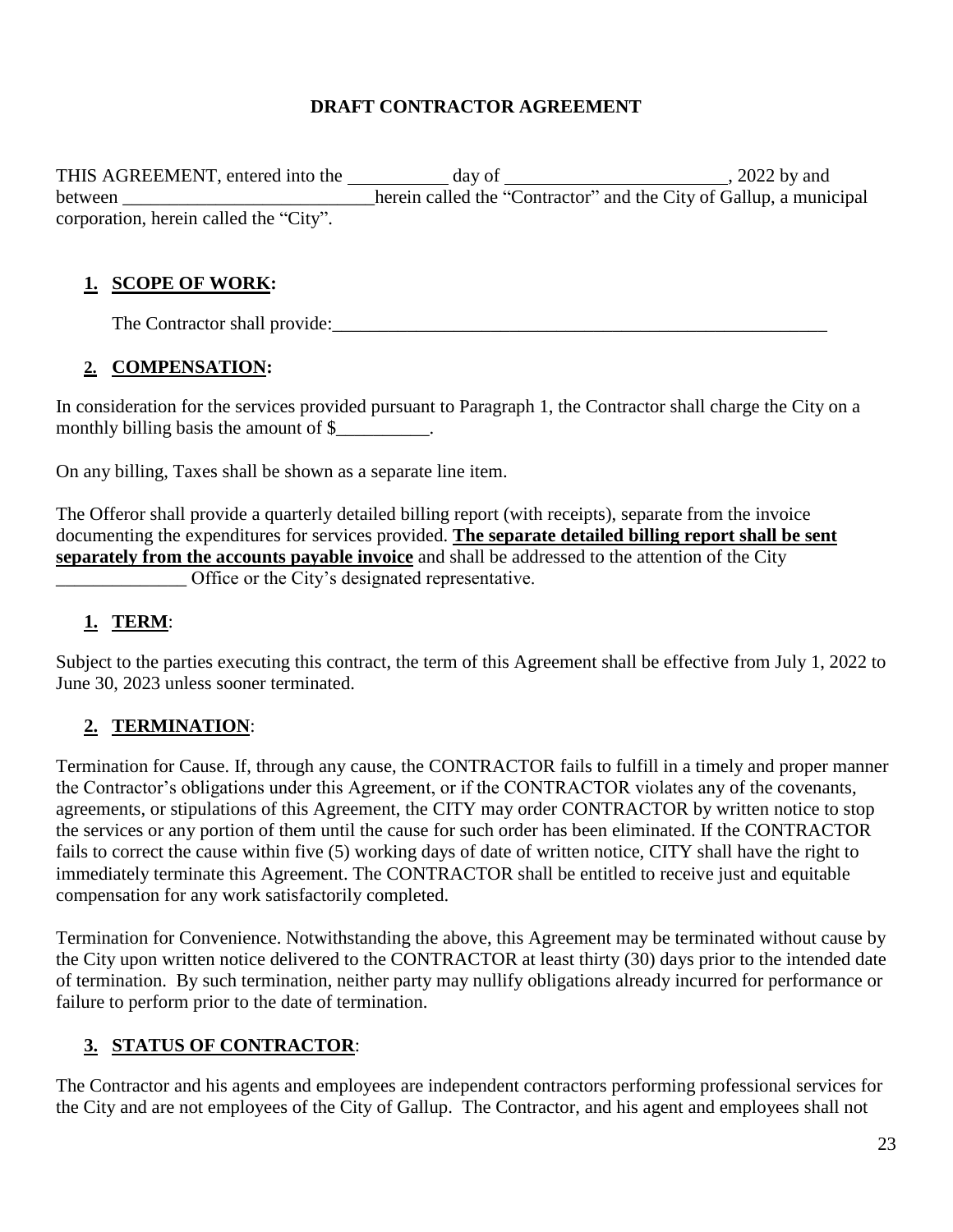accrue leave, retirement, insurance, bonding, use of City vehicles, or any other benefits afforded to employees of the City of Gallup as a result of this Agreement. Neither shall the City be liable to the Contractor nor its Agents, nor their estates for any injury to person or property incurred in the course of the performance of this Agreement unless such injury shall have directly and proximately resulted from grossly negligent or reckless conduct on the part of the City or its Agents acting within the scope of their employment and official duties.

# **4. INDEMNITY**:

The contractor shall indemnify and hold harmless the City, its officers and employees, against liability, claims, damages, losses or expenses arising out of bodily injury to persons' or damage to property caused by, or resulting from, contractor's and /or its employees, own negligent act(s) or omission(s) while contractor and/or its employees performs or fails to perform its obligations and duties under this agreement.

# **5. ASSIGNMENT**:

The Contractor shall not assign or transfer any interest in this Agreement or assign any claims for money due or to become due under this Agreement without the prior written approval of the City.

# **6. SUBCONTRACTING**:

The Contractor may subcontract any portion of the services to be performed under this Agreement with the prior written approval of the City.

# **7. RECORDS AND AUDIT**:

The Contractor shall maintain detailed time records which indicate the date, time, and nature of services rendered. These records shall be subject to inspection by the City of Gallup Finance Department and the New Mexico State Auditor. The City shall have the right to audit billings both before and after payment. Payment under this Agreement shall not foreclose the right of the City to recover excessive or illegal payments. Provide an annual financial report including details on all expenditures exceeding \$1,000

# **8. APPROPRIATIONS**:

The terms of this Agreement are contingent upon sufficient monies being made available by the City of Gallup for the performance of this Agreement. If sufficient appropriations and authorizations are not made by the City of Gallup, this Agreement shall terminate upon written notice being given by the City to the Contractor. The City's decision as to whether sufficient appropriations are available shall be accepted by the Contractor and shall be final.

# **9. RELEASE**:

The Contractor, upon final payment of the amount due under this Agreement, releases the City, its officers and employees, and the City of Gallup from all liabilities, claims and obligations whatsoever arising from or under this Agreement. The Contractor agrees not to purport to bind the City of Gallup to any obligations not assumed herein by the City of Gallup, unless the Contractor has express written authority to do so, and then only within the strict limits of that authority.

# **10. CONFIDENTIALITY**:

Any information given to or developed by the Contractor in the performance of this Agreement shall be kept confidential and shall not be made available to any individual or organization by the Contractor without the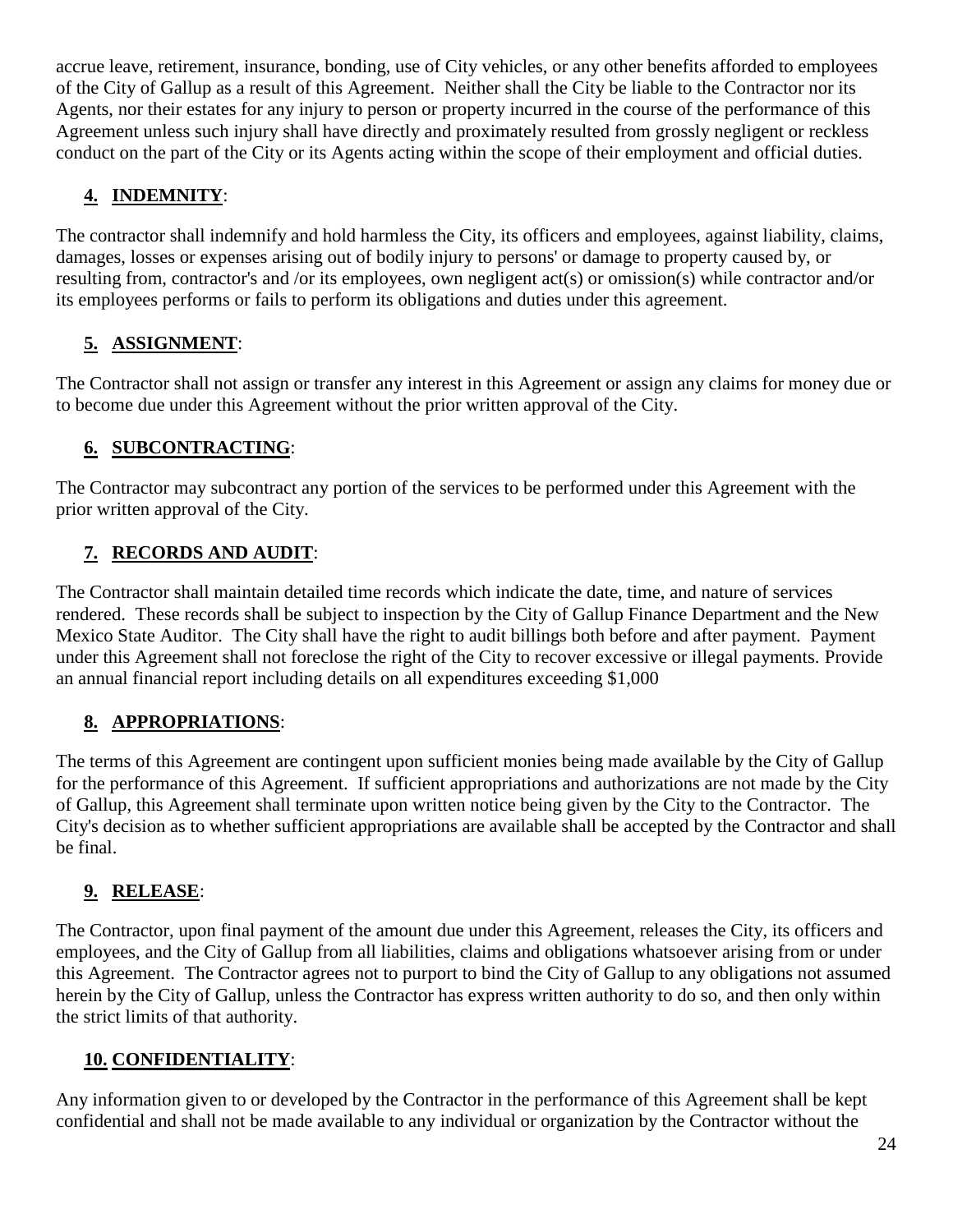prior written approval of the City.

#### **11. OWNERSHIP OF DOCUMENTS:**

All documents, drawings, media, and studies which are prepared in the performance of this Agreement are to be and remain the property of the Owner and are to be delivered to the Owner before the final payment is made to the Contractor. The Contractor is liable for their replacement if destroyed or lost prior to transferring possession to the Owner. Any use of these products by anyone other than the Owner for projects other than that which is subject to this Agreement shall be at the Owner's sole risk.

#### **12. CONFLICT OF INTEREST**:

The Contractor warrants that it presently has no interest and shall not acquire any interest, direct or indirect, which would conflict in any manner or degree with the performance of services required under this Agreement.

# **13. AMENDMENT**:

This Agreement shall not be altered, changed or amended except by instrument in writing executed by the parties hereto.

### **14. SCOPE OF AGREEMENT**:

This Agreement incorporates all the agreements, covenants, and understandings between the parties hereto concerning the subject matter hereof, and all such covenants, agreements and understandings have merged into this written Agreement. No prior agreement or understanding, verbal or otherwise, of the parties or their agents shall be valid or enforceable unless embodied in this Agreement. And no subsequent agreement or understanding, verbal or otherwise, of the parties or their agents shall be valid or enforceable unless incorporated by way of amendment as described in Paragraph 14.

#### **15. NOTICE OF PROCUREMENT CODE**:

The Procurement Code of the City of Gallup imposes civil and criminal penalties for its violation. In addition, the New Mexico criminal statutes impose felony penalties for illegal bribes, gratuities, and kickbacks.

# **16. EQUAL OPPORTUNITY COMPLIANCE**:

The Contractor agrees to abide by all Federal and State laws and rules and regulations, and executive orders of the Governor of the State of New Mexico, pertaining to equal employment opportunity. In accordance with all such laws and rules and regulations, and executive orders of the Governor of the State of New Mexico, the Contractor agrees to assure that no person in the United States shall, on the grounds of race, color, national origin, sex, sexual preference, age or handicap, be excluded from employment with or participation in, be denied the benefits of, or be otherwise subjected to discrimination under, any program or activity performed under this Agreement. If the Contractor is found to be not in compliance with these requirements during the life of this Agreement, the Contractor agrees to take appropriate steps to correct these deficiencies.

# **17. INSURANCE**:

Contractor shall provide certificate of insurance, which includes statutory limits for worker's compensation, specified in Paragraph C, page 12 with the City named as additional insured. Certificates evidencing the above shall be furnished to the City of Gallup.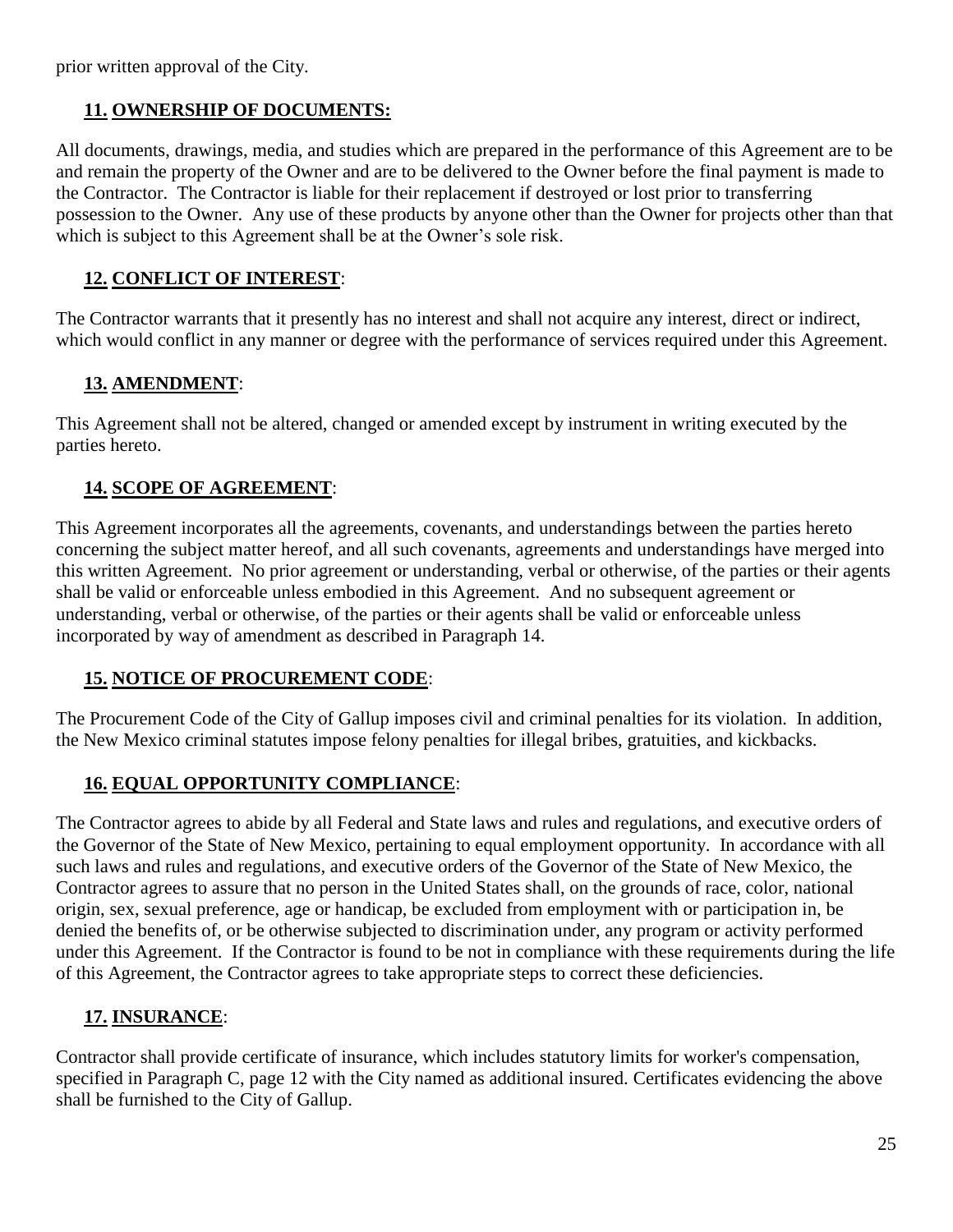#### **18. APPLICABLE LAW**:

This Agreement shall be governed by the ordinances of the City of Gallup and the laws of the State of New Mexico.

### **19. RENEWAL**:

After the initial two (2) year term, the Contract shall automatically renew for two (2) additional years unless sooner terminated in accordance with Paragraph 2.

### **20. WAIVER OF CONTRACTURAL RIGHT**:

The failure of either party to enforce any provision of this Agreement shall not be construed as a waiver of that party's right to subsequently enforce and compel strict compliance with every provision of this Agreement.

### **21. SEVERABILITY**:

If any provision of this agreement shall be held to be invalid or unenforceable for any reason, the remaining provisions shall continue to be valid and enforceable. If a court finds that any provision of this agreement is invalid or unenforceable, but that by limiting such provision it would become valid or enforceable, then such provision shall be deemed to be written, construed and enforced as so limited.

### **22. NOTICE**:

All notices, requests, demands or other communications required or desired to be made or given hereunder or in connection herewith shall be in writing and shall be deemed to be duly given if delivered in person or mailed by certified or registered mail, postage prepaid, to the parties at the following addresses, or to such other addresses as may from time to time be designated by the parties by written notice in the manner herein provided:

#### **City of Gallup:**

Purchasing Director Frances Rodriguez City of Gallup P.O. Box 1270 Gallup, New Mexico 87305-1270

#### **Project Contact for the City:**

City Manager Maryann Ustick P.O. Box 1270 Gallup, New Mexico 87305-1270

#### **Provider:**